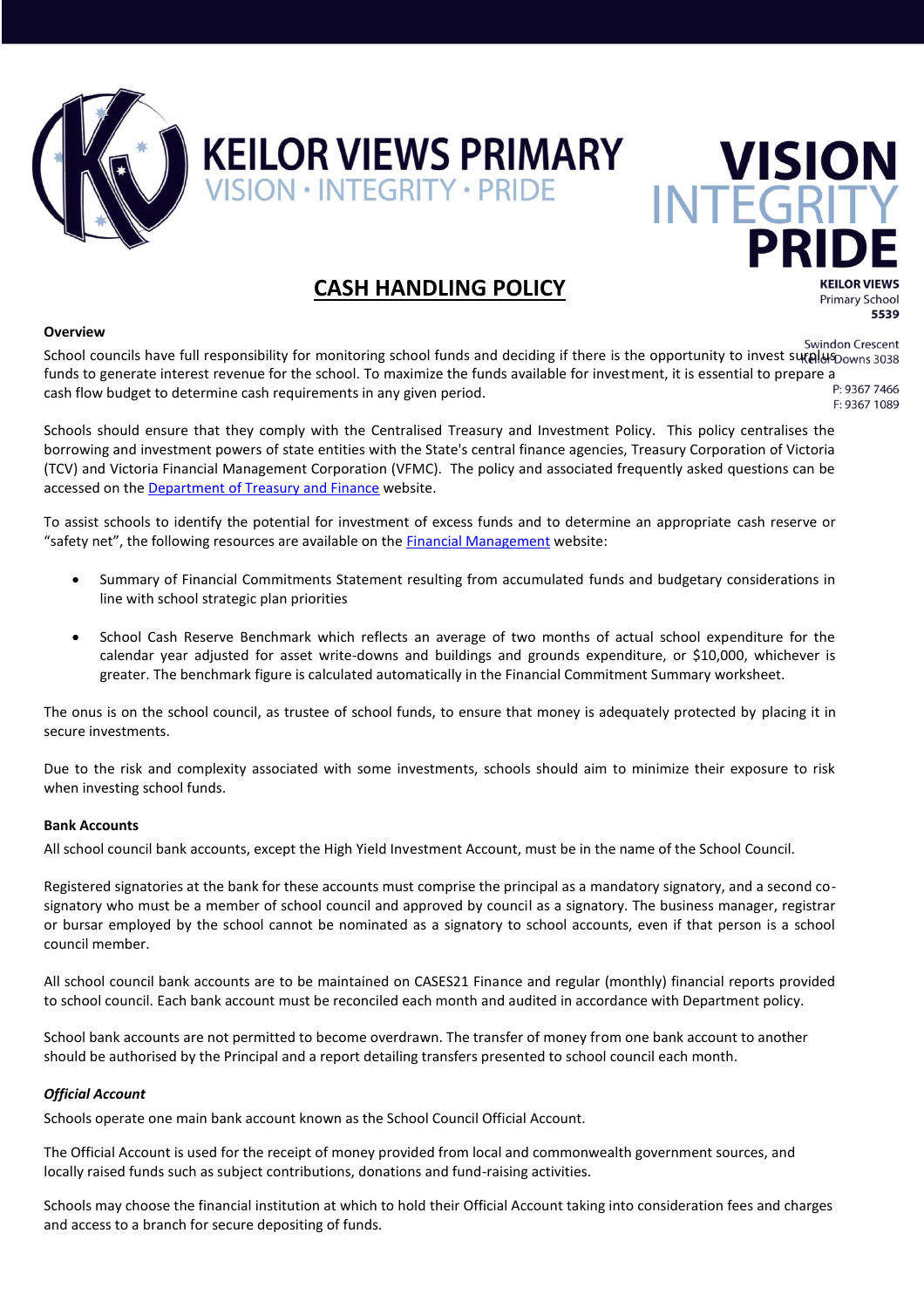

### **KEILOR VIEWS PRIMARY**

 $SION \cdot INTEGRITY \cdot PRIDE$ 

### **VISION INTEGR**

**KEILOR VIEWS Primary School** 5539

Under no circumstances should the Official Account become overdrawn, or cheques knowingly be drawn on the Official Account where there are insufficient funds to meet the payment

#### *High Yield Investment Account (HYIA)*

**Swindon Crescent** Keilor Downs 3038

P: 9367 7466.<br>The HYIA was established by the Department to assist schools with cash flow planning and, in the event of surpluses being- 9367 1089 identified, to provide schools with an attractive and competitive interest rate on the funds invested, while still retaining an 'at call' status.

Use of the HYIA greatly simplifies the establishment of a School Council's investment policy and eliminates the need for the ongoing maintenance of an investment register.

All Department grants are deposited directly into the HYIA. Basic policy for the HYIA is as follows:

- Schools are able to transfer funds from the HYIA into the Official Account at any time, and vice versa.
- Surplus funds from the Official Account can be deposited into the HYIA to maximise interest revenue.
- All payments for goods and services must be made from the Official Account.
- All other revenue received by the school is to be paid into the Official Account.
- The interest gained from the HYIA is paid directly into that account.
- No account-keeping fees or transaction charges are applied to the HYIA.

#### *Other Accounts*

Schools may operate other accounts such as Deductible Gift Recipient funds (DGR) approved tax deductible funds, e g building funds, library funds

#### *Investment of excess funds in other Investment Accounts*

Where school councils elect to operate investment accounts in addition to the HYIA, the following guidelines are in place to assist council in discharging their responsibilities as trustees of school funds.

School councils are required to ensure that school funds are only invested with:

financial institutions (specifically Banks and Credit Unions), which are regulated by the Australian Prudential Regulation Authority (APRA), and are listed by them as an Authorised Deposit –taking Institution (ADIs).

A full list of these financial institutions can be obtained from the APRA website at<http://www.apra.gov.au/adi>

- Treasury Corporation of Victoria (TCV)
- Victorian Funds Management Corporation (VFMC)

Schools are able to invest in the following types of products with these institutions:

- Cash Management accounts
- Term deposit accounts
- Accepted or endorsed bills of exchange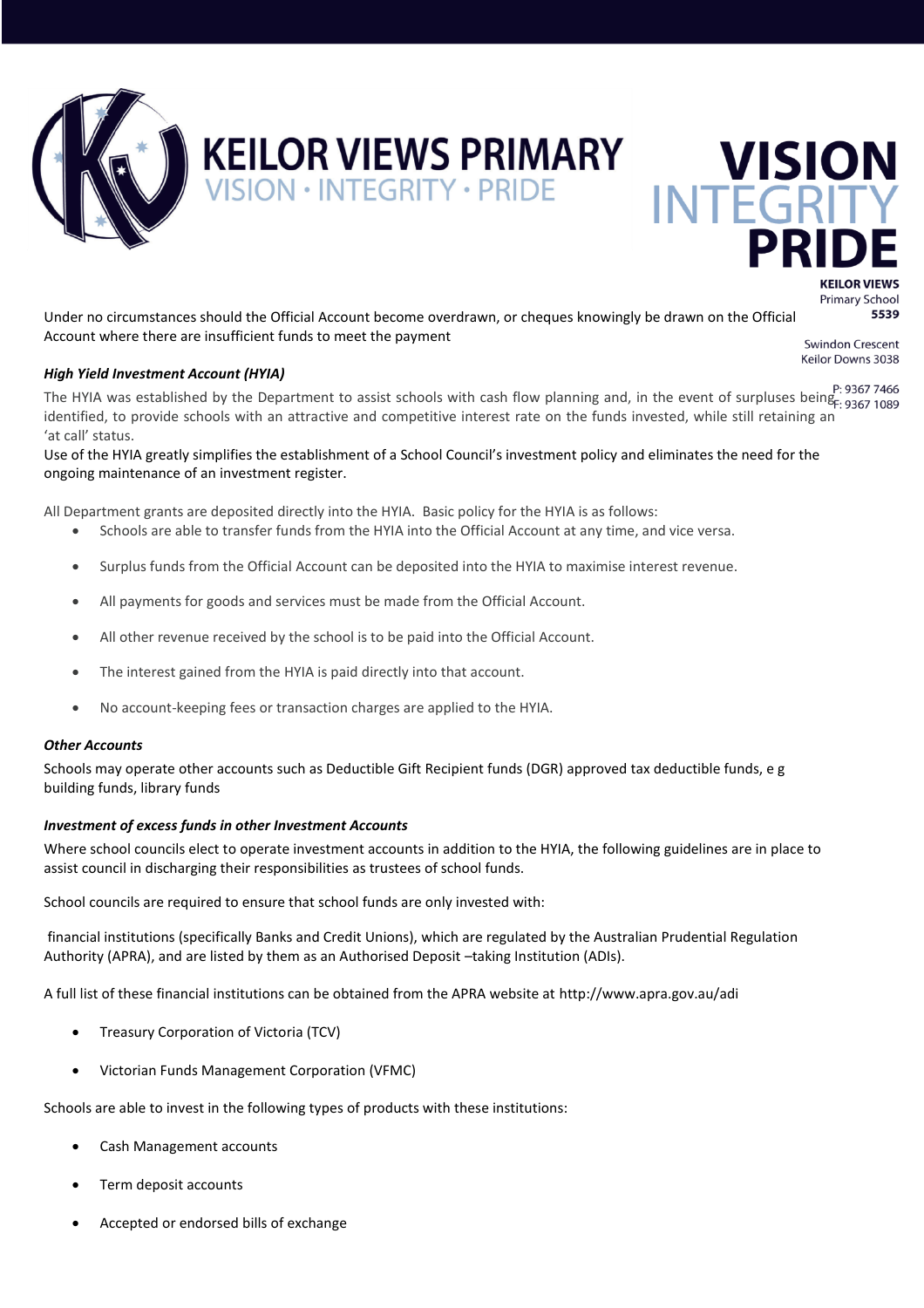

## **KEILOR VIEWS PRIMARY WISION**

Negotiable, convertible or transferrable certificates of deposit

**KEILOR VIEWS Primary School** 5539

The investment of school funds in shares or other financial products, or with other financial institutions not specified aboy@ndon Crescent is not allowed. Keilor Downs 3038

P: 9367 7466 Schools should also be reminded of the compliance requirements in the Education and Training Reform Act 2006 Section F: 9367 1089 2.3.6 which states that a School Council does not have the power to form or become a member of a corporation.

Where schools retain separate investments it remains essential to ensure that the maturity profile of the deposits is appropriate to the school's needs and that the following internal controls are in place.

(a) School Council approved investment policy

- School Councils should formally minute, and review annually, an investment policy which details the:
	- $\triangleright$  level of funds to be invested
		- $\triangleright$  term of the investment(s)
	- $\triangleright$  type of investment(s), with reference to the school's required cash flow during the year.
	- School Councils should monitor investments for compliance with their policy.
- All investments, or changes to investments, should be approved by school council and authorised by the principal and a school council delegate.

#### (b) Treatment of investments

- All investment accounts must be
	- ▶ recorded on CASES21 Finance (and, except for the High Yield Investment Account)
	- $\triangleright$  should be in the name of the School Council
	- $\triangleright$  recorded in an Investment Register.
- Schools should not deposit money directly to, or make payments directly from, an investment account. All receipts and payments must go through the school's Official Account with investment funds transferred to/from the investment account.

Exceptions to this are:

- $\triangleright$  interest earned and paid directly into an investment account
- $\triangleright$  funds deposited by the Department directly to the High Yield Investment Account
- schools with Australian Taxation Office endorsement for Deductable Gift Recipient status to operate a gift deductible trust fund (e.g. school library or building fund).
- On maturity of an investment, the School Council should review the cash requirements of the school and decide whether the funds are to be reinvested or utilised.

#### (c) Investment register

- Where schools choose not to use the HYIA as the sole investment instrument, details of all other investments must be recorded in a manual investment register using headings such as:
	- $\triangleright$  Bank account (name and number)
	- $\triangleright$  Bank title
	- $\triangleright$  Account type
	- $\triangleright$  Interest rate %
	- $\triangleright$  Investment date
	- $\triangleright$  Maturity date
	- $\triangleright$  Account balance